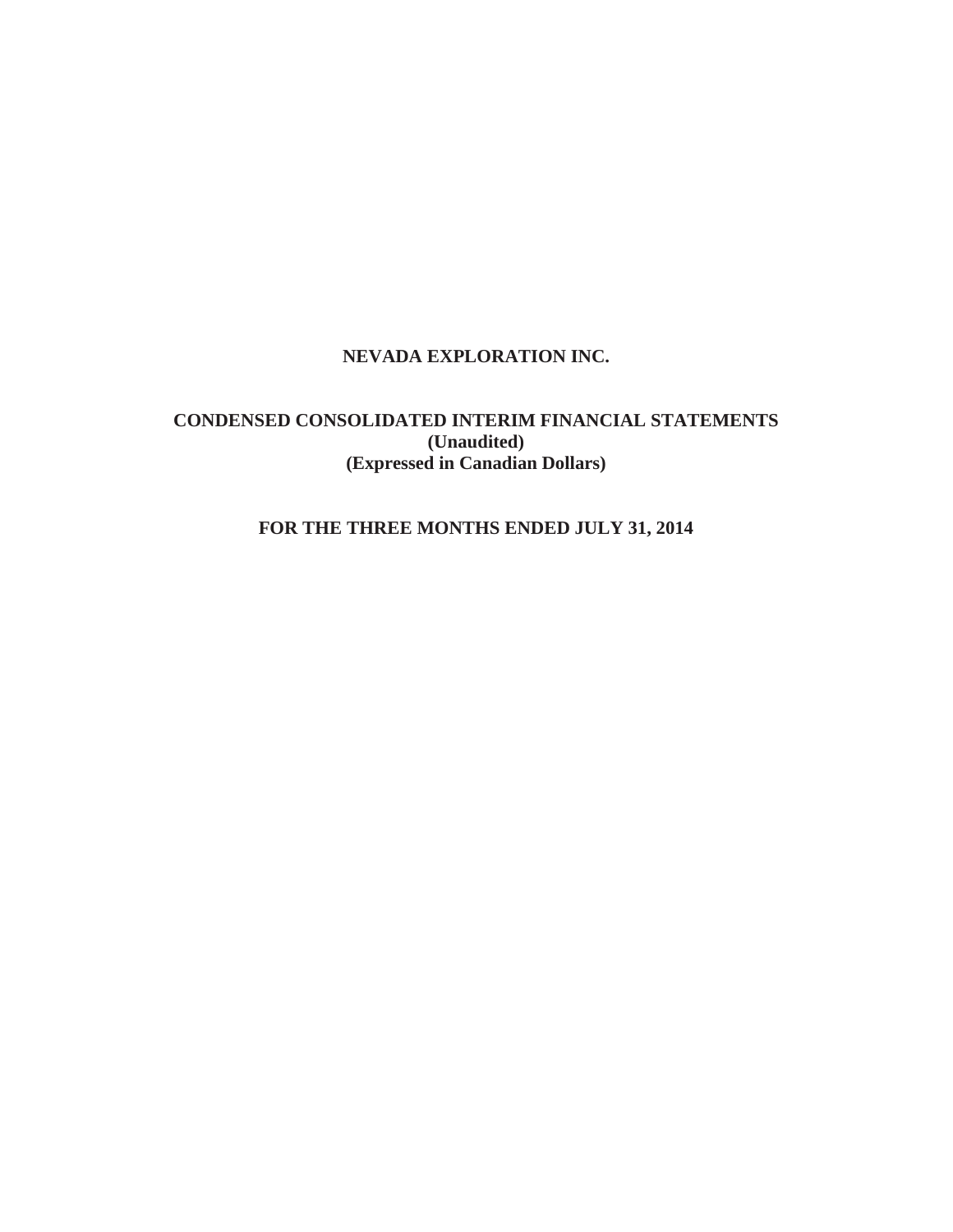# **UNAUDITED CONDENSED CONSOLIDATED INTERIM FINANCIAL STATEMENTS**

In accordance with National Instrument 51-102 released by the Canadian Securities Administrators, the Company discloses that its auditors have not reviewed the unaudited condensed consolidated interim financial statements for the period ended July 31, 2014.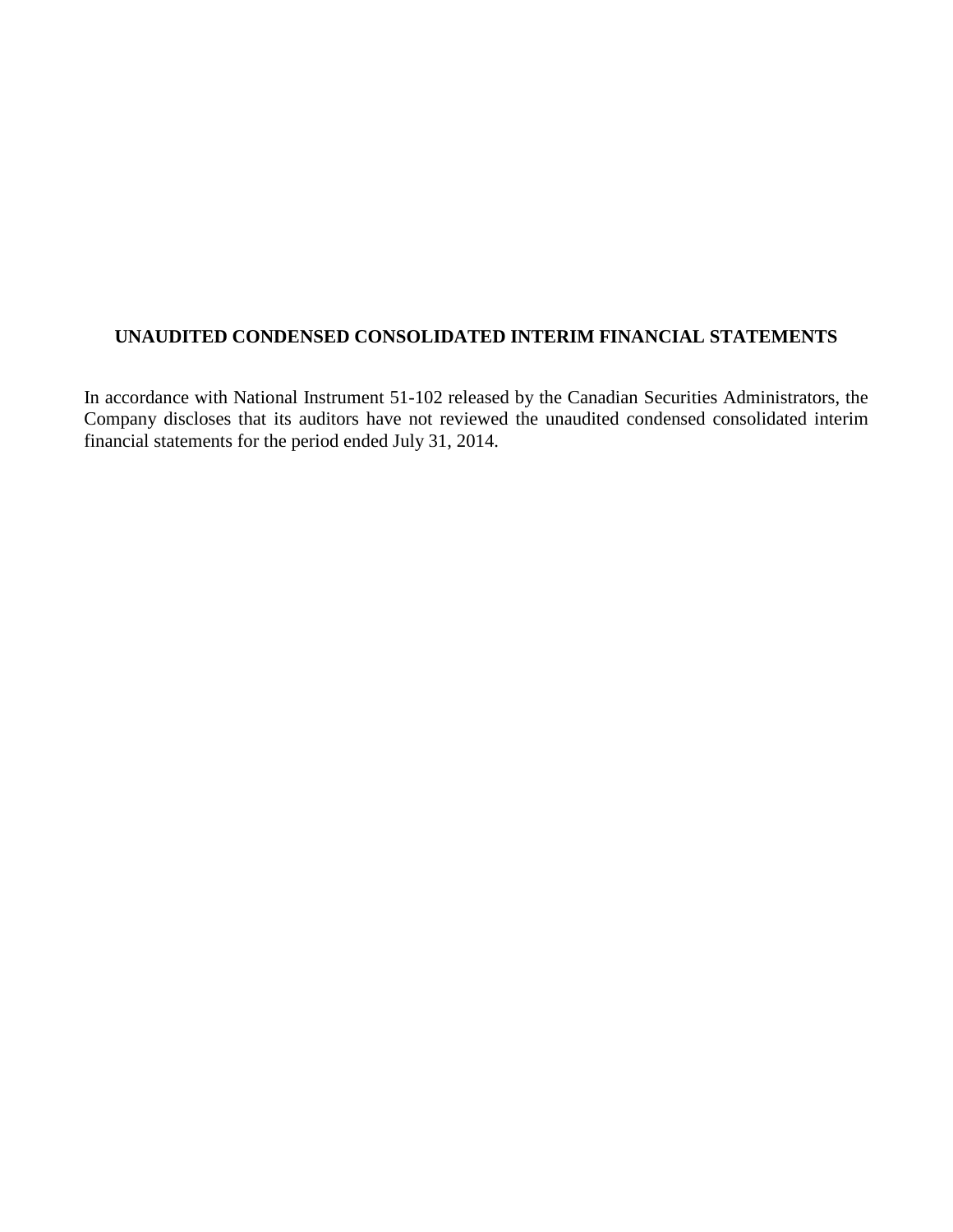#### **NEVADA EXPLORATION INC.** CONDENSED CONSOLIDATED INTERIM STATEMENTS OF FINANCIAL POSITION (Unaudited) (Expressed in Canadian Dollars) AS AT

|                                                           | July 31,<br>2014 | April 30,<br>2014       |
|-----------------------------------------------------------|------------------|-------------------------|
| <b>ASSETS</b>                                             |                  | (Audited)               |
| <b>Current assets</b>                                     |                  |                         |
| Cash                                                      | \$<br>35,136     | 22,603<br><sup>\$</sup> |
| Accounts receivable (Notes 3)                             | 2,775            | 2,131                   |
| Prepaid expenses (Note 4)                                 | 17,650           | 17,735                  |
| Short term investments (Note 5)                           | 3,401            | 3,401                   |
| <b>Total current assets</b>                               | 58,962           | 45,870                  |
| <b>Non-current assets</b>                                 |                  |                         |
| Equipment (Note 7)                                        | 139,417          | 144,860                 |
| Exploration and evaluation assets (Note 8)                | 2,993,997        | 4,359,925               |
| Deposits and bonds (Note 9)                               | 68,556           | 87,321                  |
| <b>Total non-current assets</b>                           | 3,201,970        | 4,592,106               |
| <b>Total assets</b>                                       | \$<br>3,260,932  | S.<br>4,637,976         |
| <b>LIABILITIES AND EQUITY</b>                             |                  |                         |
| <b>Current liabilities</b>                                |                  |                         |
| Accounts payable and accrued liabilities (Notes 10 and 6) | \$<br>339,863    | \$<br>272,045           |
| Current portion of finance lease obligations (Note 11)    | 7,025            | 9,381                   |
| <b>Total current liabilities</b>                          | 346,888          | 281,426                 |
| <b>Non-current liabilities</b>                            |                  |                         |
| Finance lease obligations (Note 11)                       | 35,687           | 35,870                  |
| <b>Total liabilities</b>                                  | 382,575          | 317,296                 |
| <b>Equity</b>                                             |                  |                         |
| Capital stock (Note 12)                                   | 16,122,776       | 16, 122, 776            |
| Shares to be issued (Note 12)                             | 25,000           |                         |
| Reserves (Note 13)                                        | 1,265,360        | 1,286,854               |
| Deficit                                                   | (14, 534, 779)   | (13,088,950)            |
| <b>Total equity</b>                                       | 2,878,357        | 4,320,680               |
| <b>Total liabilities and equity</b>                       | \$<br>3,260,932  | \$<br>4,637,976         |
| Nature of operations and going concern (Note 1)           |                  |                         |

**Subsequent events** (Note 17)

## **Approved and authorized on behalf of the Board on September 29, 2014:**

| "Wade Hodges" | Director | "Cyrus Driver" | Director |
|---------------|----------|----------------|----------|
| Wade Hodges   |          | Cyrus Driver   |          |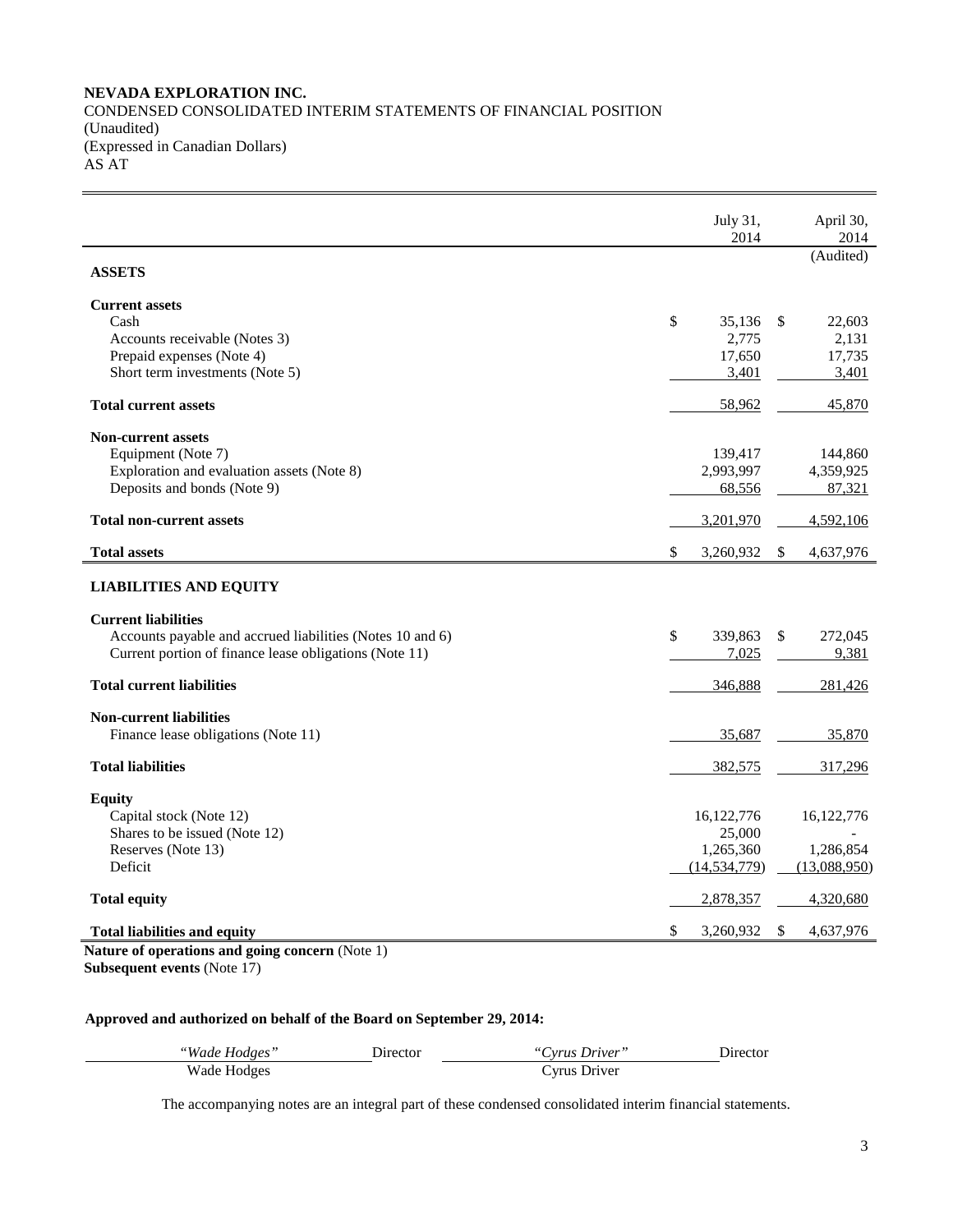## **NEVADA EXPLORATION INC.** CONDENSED CONSOLIDATED INTERIM STATEMENTS OF LOSS AND COMPREHENSIVE LOSS (Unaudited)

(Expressed in Canadian Dollars)

|                                                         | Three Months<br>Ended<br>July 31,<br>2014 | Three Months<br>Ended<br>July 31,<br>2013 |
|---------------------------------------------------------|-------------------------------------------|-------------------------------------------|
|                                                         |                                           |                                           |
| <b>EXPENSES</b>                                         |                                           |                                           |
| Amortization (Note 7)                                   | 4,664                                     | 4,088                                     |
| General exploration costs                               | 304                                       | 73,524                                    |
| Interest and bank charges                               | 403                                       | 527                                       |
| Office expenses and other                               | 13,409                                    | 21,805                                    |
| Professional fees and consulting (Note 6)               | 26,821                                    | 20,820                                    |
| Investor relations                                      |                                           | 16,830                                    |
| Rent                                                    | 16,768                                    | 15,521                                    |
| Salaries (Note 15)                                      | 34,114                                    | 93,117                                    |
| Travel                                                  |                                           | 12,485                                    |
| <b>Total operating expenses</b>                         | (96, 483)                                 | (258, 717)                                |
| <b>Loss from operations</b>                             | (96, 483)                                 | (258, 717)                                |
| <b>OTHER GAIN (LOSS)</b>                                |                                           |                                           |
| Unrealized loss on marketable securities                |                                           | (10, 204)                                 |
| Write-off of exploration and evaluation assets (Note 8) | (1,349,346)                               | (2,632,919)                               |
| <b>Total other loss</b>                                 | (1,349,346)                               | (2,643,123)                               |
| Net loss for the period                                 | (1,445,829)                               | (2,901,840)                               |
| <b>OTHER COMPREHENSIVE INCOME</b>                       |                                           |                                           |
| Currency translation adjustment                         | (21, 494)                                 | 124,010                                   |
|                                                         |                                           |                                           |
| Comprehensive loss for the period                       | \$<br>(1,467,323)                         | (2,777,830)<br>\$                         |
| Basic and diluted loss per common share                 | \$<br>(0.01)                              | \$<br>(0.02)                              |
| Weighted average number of common shares outstanding    | 128,065,900                               | 128,065,900                               |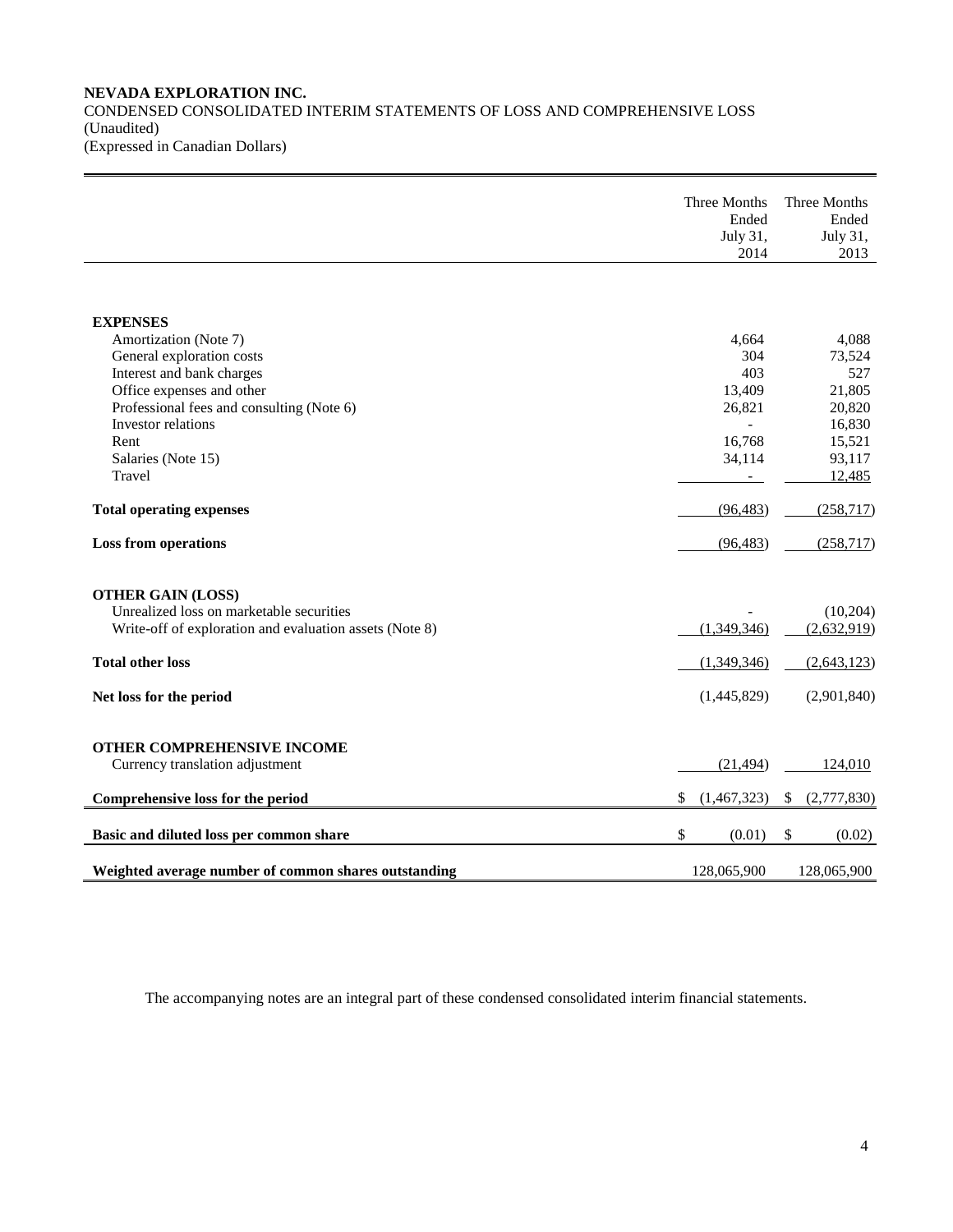## **NEVADA EXPLORATION INC.** CONDENSED CONSOLIDATED INTERIM STATEMENTS OF CHANGES IN EQUITY (Unaudited)

(Expressed in Canadian Dollars)

|                                                                                                           | Capital Stock                                                       |    |                                             | Shares to be<br>issued |                                    | Reserves |                        |              |                           |  |                         |     |                                 |    |                                           |     |                                                 |
|-----------------------------------------------------------------------------------------------------------|---------------------------------------------------------------------|----|---------------------------------------------|------------------------|------------------------------------|----------|------------------------|--------------|---------------------------|--|-------------------------|-----|---------------------------------|----|-------------------------------------------|-----|-------------------------------------------------|
|                                                                                                           | <b>Shares</b><br>(Note 12)                                          |    | Amount<br>(Note $12$ )                      |                        | Amount<br>(Note $12$ )             |          | Options<br>(Note 13)   |              | Warrants<br>(Note 13)     |  | Currency<br>Translation |     | Total<br>Reserves               |    | Deficit                                   |     | Total<br>Equity                                 |
| Balance, May 1, 2013<br>Options expired<br>Currency translation adjustment<br>Net loss for the period     | 128,065,900<br>$\overline{\phantom{a}}$<br>$\overline{\phantom{a}}$ | S. | 15,965,009<br>۰<br>۰                        | \$                     |                                    | \$       | 884,585 \$<br>(90,612) |              | 286,143 \$<br>۰<br>٠<br>۰ |  | (86, 168)<br>124,010    | -S  | ,084,560<br>(90,612)<br>124,010 | S. | $(9,835,941)$ \$<br>90,612<br>(2,901,840) |     | 7,213,628<br>124,010<br>(2,901,840)             |
| Balance, July 31, 2013                                                                                    | 128,065,900                                                         | \$ | 15,965,009                                  |                        |                                    | S.       | 793,973                | $\mathbf{s}$ | 286,143 \$                |  | 37,842                  |     | 1,117,958                       |    | (12,647,169)                              | - S | 4,435,798                                       |
| Balance, May 1, 2014<br>Shares to be issued<br>Currency translation adjustment<br>Net loss for the period | 128,065,900<br>$\overline{\phantom{a}}$<br>$\overline{\phantom{a}}$ | \$ | 16,122,776<br>$\overline{\phantom{a}}$<br>٠ | \$                     | 25,000<br>$\overline{\phantom{a}}$ |          | 840,490 \$             |              | 128,376 \$<br>٠<br>٠      |  | 317,988<br>(21, 494)    |     | ,286,854<br>(21, 494)           |    | $$(13,088,950)$ \\$<br>(1,445,829)        |     | 4,320,680<br>25,000<br>(21, 494)<br>(1,445,829) |
| Balance, July 31, 2014                                                                                    | 128,065,900                                                         | S. | 16,122,776                                  |                        | 25,000                             | S.       | 840,490                | <sup>S</sup> | 128,376 \$                |  | 296,494                 | -\$ | .265,360                        |    | (14,534,779)                              | - S | 2,878,357                                       |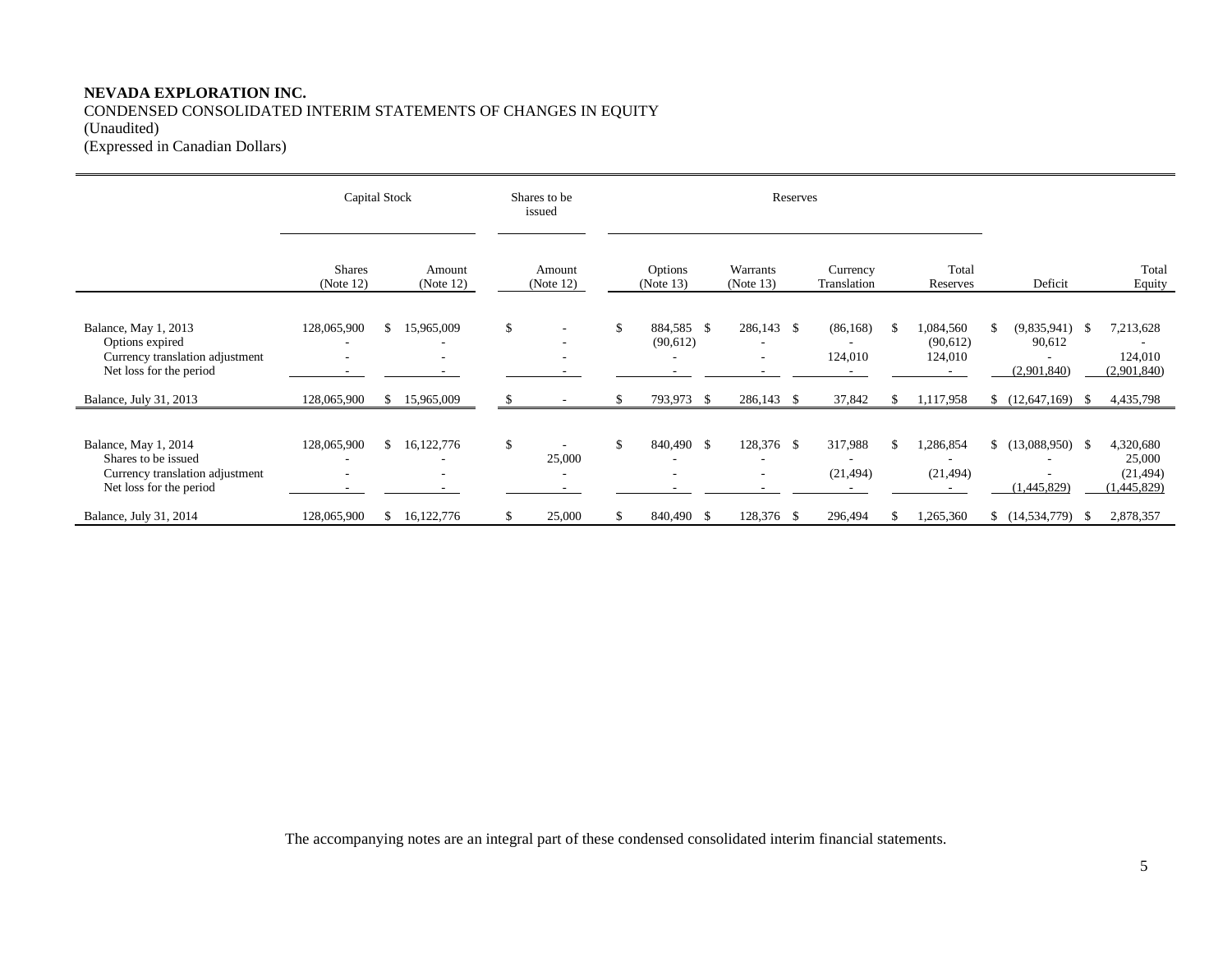#### **NEVADA EXPLORATION INC.** CONDENSED CONSOLIDATED INTERIM STATEMENTS OF CASH FLOWS (Unaudited) (Expressed in Canadian Dollars)

|                                                                | Three Months<br>Ended<br>July 31,<br>2014 |                           | Three Months<br>Ended<br>July 31,<br>2013 |
|----------------------------------------------------------------|-------------------------------------------|---------------------------|-------------------------------------------|
|                                                                |                                           |                           |                                           |
| <b>CASH FLOWS FROM OPERATING ACTIVITIES</b>                    |                                           |                           |                                           |
| Net loss for the period                                        | \$<br>$(1,445,829)$ \$                    |                           | (2,901,840)                               |
| Items not affecting cash:                                      |                                           |                           |                                           |
| Amortization<br>Write-off of exploration and evaluation assets | 4,664<br>1,349,346                        |                           | 4,088<br>2,632,919                        |
| Unrealized loss on marketable securities                       |                                           |                           | 10,204                                    |
| Changes in non-cash working capital items:                     |                                           |                           |                                           |
| Accounts receivable                                            | (644)                                     |                           | 44,735                                    |
| Prepaid expenses                                               | 85                                        |                           | (305)                                     |
| Accounts payable and accrued liabilities                       | 92,818                                    |                           | 18,876                                    |
| Net cash provided by (used in) operating activities            | 440                                       |                           | (191, 323)                                |
| <b>CASH FLOWS FROM INVESTING ACTIVITIES</b>                    |                                           |                           |                                           |
| Exploration and evaluation expenditures                        | (5,697)                                   |                           | (4, 478)                                  |
| Net cash used in investing activities                          | (5,697)                                   |                           | (4, 478)                                  |
|                                                                |                                           |                           |                                           |
| <b>CASH FLOWS FROM FINANCING ACTIVITIES</b>                    |                                           |                           |                                           |
| Shares to be issued (Note 12)                                  | 25,000                                    |                           |                                           |
| Redemption of bonds (Note 9)                                   | 13,015                                    |                           |                                           |
| Repayment of finance lease obligations                         | (2,289)                                   |                           |                                           |
| Net cash provided by financing activities                      | 35,726                                    |                           |                                           |
| <b>Effect of foreign exchange</b>                              | 7,064                                     |                           | (5,659)                                   |
| Change in cash for the period                                  | 12,533                                    |                           | (201, 460)                                |
| Cash, beginning of period                                      | 22,603                                    |                           | 591,060                                   |
| Cash, end of period                                            | \$<br>35,136                              | $\boldsymbol{\mathsf{S}}$ | 389,600                                   |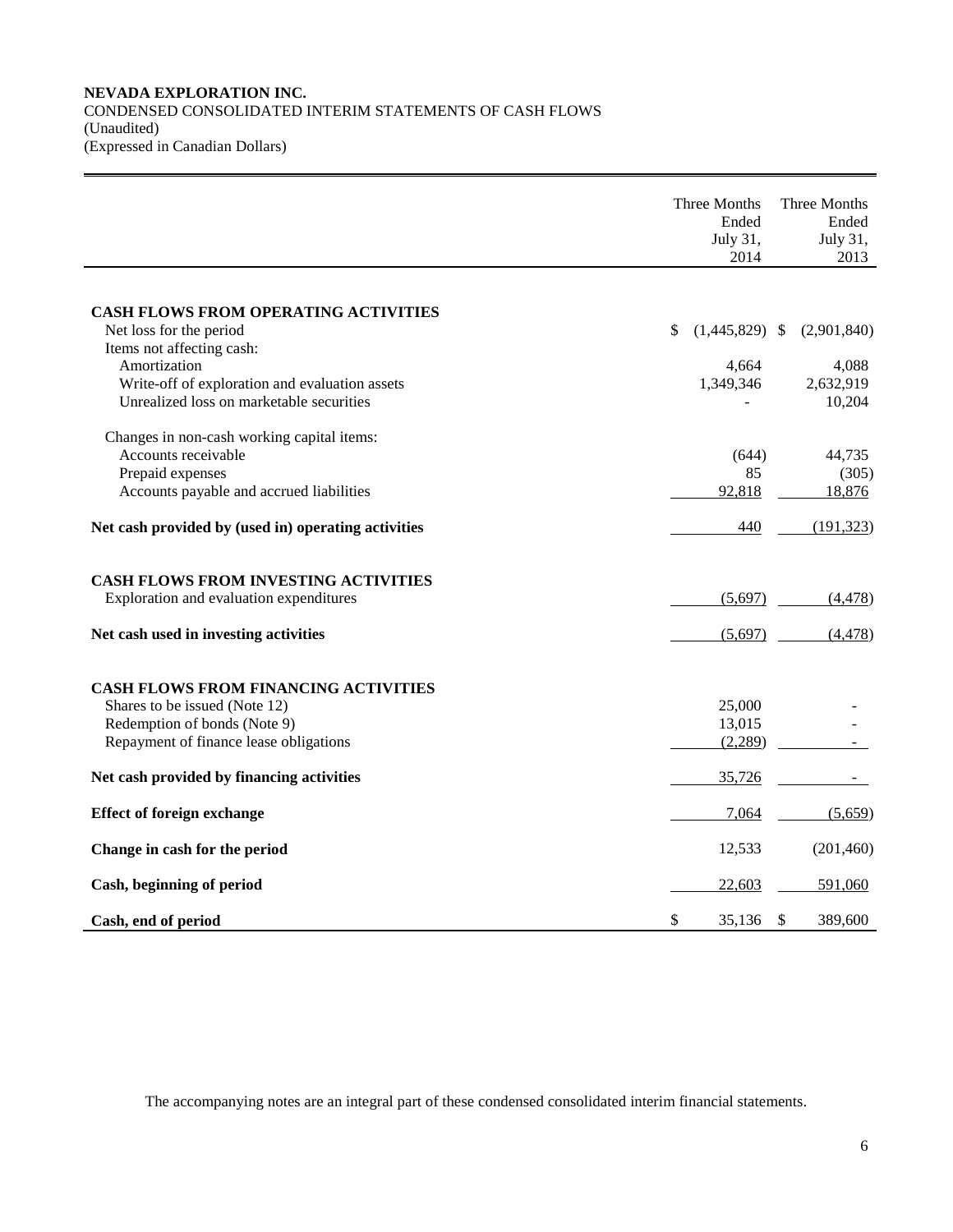## **1. NATURE OF OPERATIONS AND GOING CONCERN**

Nevada Exploration Inc. (the "Company" or "NGE") was incorporated on April 6, 2006 under the Canada Business Corporations Act and is in the business of acquiring and exploring mineral properties. On July 14, 2010, the Company amalgamated with its subsidiary 2107189 Ontario Inc. The Company has not yet determined whether its properties contain reserves that are economically recoverable. The amounts shown for mineral properties and related deferred exploration costs represent costs incurred to date and do not reflect present or future values. The recoverability of these capitalized costs is dependent upon the existence of economically recoverable reserves, the ability of the Company to obtain necessary financing to complete the development of those reserves, and future profitable production.

The Company is listed on the TSX Venture Exchange ("TSX-V") under the trading symbol "NGE" and the Company's head office is located at Suite 1500 - 885 West Georgia Street, Vancouver, BC V6C 3E8. The Company's registered and records office is located at 25th Floor, 700 W. Georgia St., Vancouver, BC V7Y 1B3.

These condensed consolidated interim financial statements are authorized for issue on behalf of the Board of Directors on September 29, 2014.

#### Going concern

These condensed consolidated interim financial statements have been prepared in accordance with International Financial Reporting Standards ("IFRS") on a going concern basis that presumes the realization of assets and discharge of liabilities in the normal course of business. There are material uncertainties related to adverse conditions and events that cast substantial doubt on the Company's ability to continue as a going concern.

During the period ended July 31, 2014, the Company incurred a comprehensive loss of \$1,467,323 (2013 – \$2,777,830) and as at that date, the Company had accumulated deficit of \$14,534,779 (April 30, 2014 – \$13,088,950), a working capital deficiency of \$287,926 (April 30, 2014 - \$235,556) and positive cash flows from operations of \$440 (2013 – negative cash flow of \$191,323). These factors create material uncertainties that may cast substantial doubt upon the Company's ability to continue as a going concern.

#### **2. SIGNIFICANT ACCOUNTING POLICIES**

#### **Statement of compliance**

These condensed consolidated interim financial statements have been prepared in accordance with IAS 34, *Interim Financial Reporting* ("IAS 34"), as issued by the International Accounting Standards Board ("IASB") and interpretations issued by the IFRS Interpretations Committee (IFRICs). Accordingly, they do not include all of the information required for full annual financial statements by International Financial Reporting Standards ("IFRS") for complete financial statements for year-end reporting purposes. These condensed consolidated interim financial statements should be read in conjunction with the Company's financial statements for the year ended April 30, 2014, which have been prepared in accordance with IFRS as issued by the IASB.

The accounting policies applied by the Company in these condensed consolidated interim financial statements are the same as those applied by the Company in its most recent annual audited consolidated financial statements as at and for the year ended April 30, 2014 as filed on SEDAR at [www.sedar.com.](http://www.sedar.com/)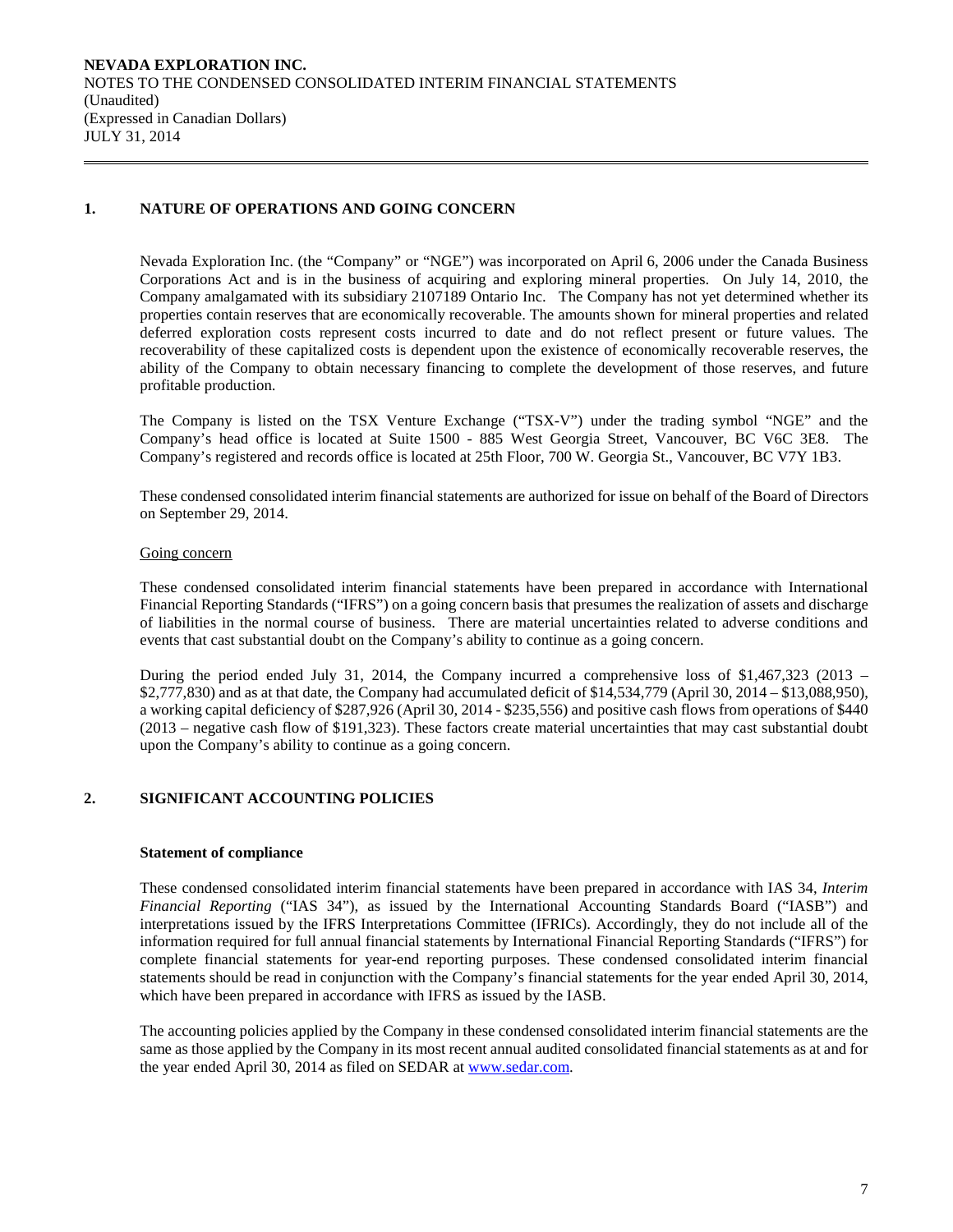## **2. SIGNIFICANT ACCOUNTING POLICIES** (cont'd …)

#### **Basis of consolidation**

These condensed consolidated interim financial statements include the accounts of the Company and its wholly-owned subsidiary Pediment Gold LLC. The financial statements of the Company's subsidiary have been consolidated from the date that control commenced. All inter-company balances and transactions, and income and expenses have been eliminated upon consolidation.

The financial statements include the financial statements of Nevada Exploration Inc. and its subsidiary listed in the following table:

| Name of Subsidiary | Country of<br>Incorporation | Functional<br>Currency | Ownership<br>Interest | Principal Activity  |
|--------------------|-----------------------------|------------------------|-----------------------|---------------------|
| Pediment Gold LLC  | USA                         | US dollar              | 100%                  | Exploration company |

#### **Use of judgments and estimates**

The preparation of these condensed consolidated interim financial statements requires management to make certain estimates, judgments and assumptions that affect the reported amounts of assets and liabilities at the date of the financial statements and the reported revenues and expenses during the period.

Significant assumptions about the future and other sources of estimated uncertainty that management has made at the end of the reporting period, that could result in a material adjustment to the carrying amounts of assets and liabilities in the event that the actual results differ from assumptions made, relate to, but are not limited to, the following:

- i) the recoverability of receivables;
- ii) the carrying value and the recoverability of exploration and evaluation assets;
- iii) the estimated useful lives of equipment and the related amortization;
- iv) impairment of equipment; and
- v) valuation of share-based payments and warrants.

#### **New Accounting Standards and Amendments to Existing Standards**

New and amended standards adopted by the Company

There are no IFRS or IFRIC interpretations that are effective May 1, 2014 that are expected to have a material impact on the Company.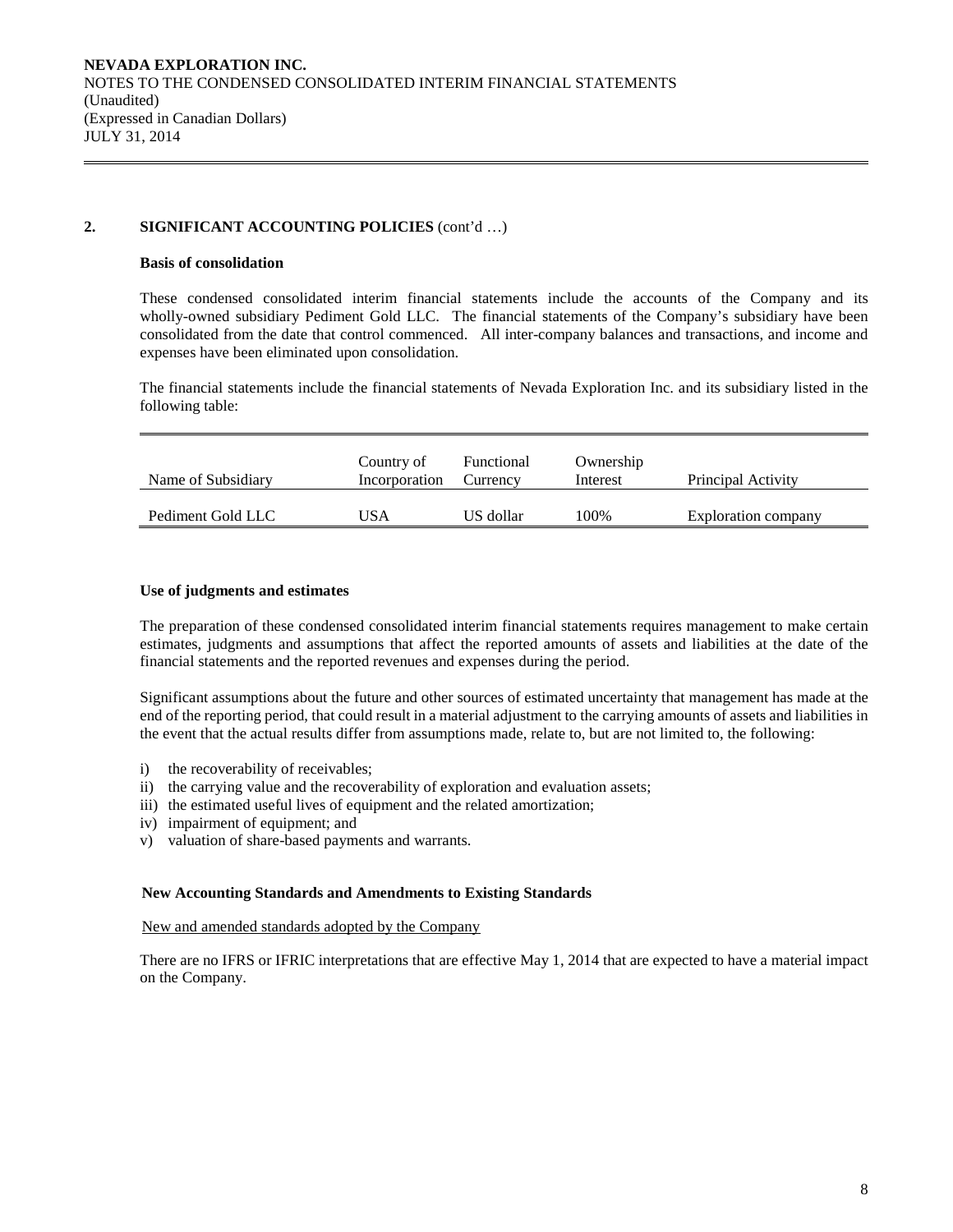#### **3. ACCOUNTS RECEIVABLE**

The Company's receivables arise from two main sources: Goods and Services Tax ("GST") receivable due from Canadian government taxation authorities and trade accounts receivable. These are broken down as follows:

|                                       | July 31,<br>2014   |    | April 30,<br>2014 |
|---------------------------------------|--------------------|----|-------------------|
| GST receivable<br>Accounts receivable | 2,448<br>\$<br>327 | -S | 1,802<br>329      |
| Total                                 | 2,775              |    | 2,131             |

#### **4. PREPAID EXPENSES**

The prepaid expenses for the Company are as follows:

|                                         | July 31.<br>2014 | April 30,<br>2014 |
|-----------------------------------------|------------------|-------------------|
| Security deposit for rental of premises | 17,650           | 17,735            |

#### **5. SHORT TERM INVESTMENTS**

|                                      | As at July 31, 2014 and April 30, 2014 |   |             |                       |
|--------------------------------------|----------------------------------------|---|-------------|-----------------------|
|                                      | <b>Number</b>                          |   | <b>Cost</b> | <b>Carrying Value</b> |
| Spruce Ridge Resources Ltd. - Shares | 170,068                                | S | 25,000      | 3,401                 |

#### **6. RELATED PARTY TRANSACTIONS**

During the period ended July 31, 2014, the Company:

i) paid or accrued \$13,000 in professional fees to a firm in which the Chief Financial Officer of the Company is a partner.

During the period ended July 31, 2013, the Company:

i) paid or accrued \$11,550 in professional fees to a firm in which the Chief Financial Officer of the Company is a partner.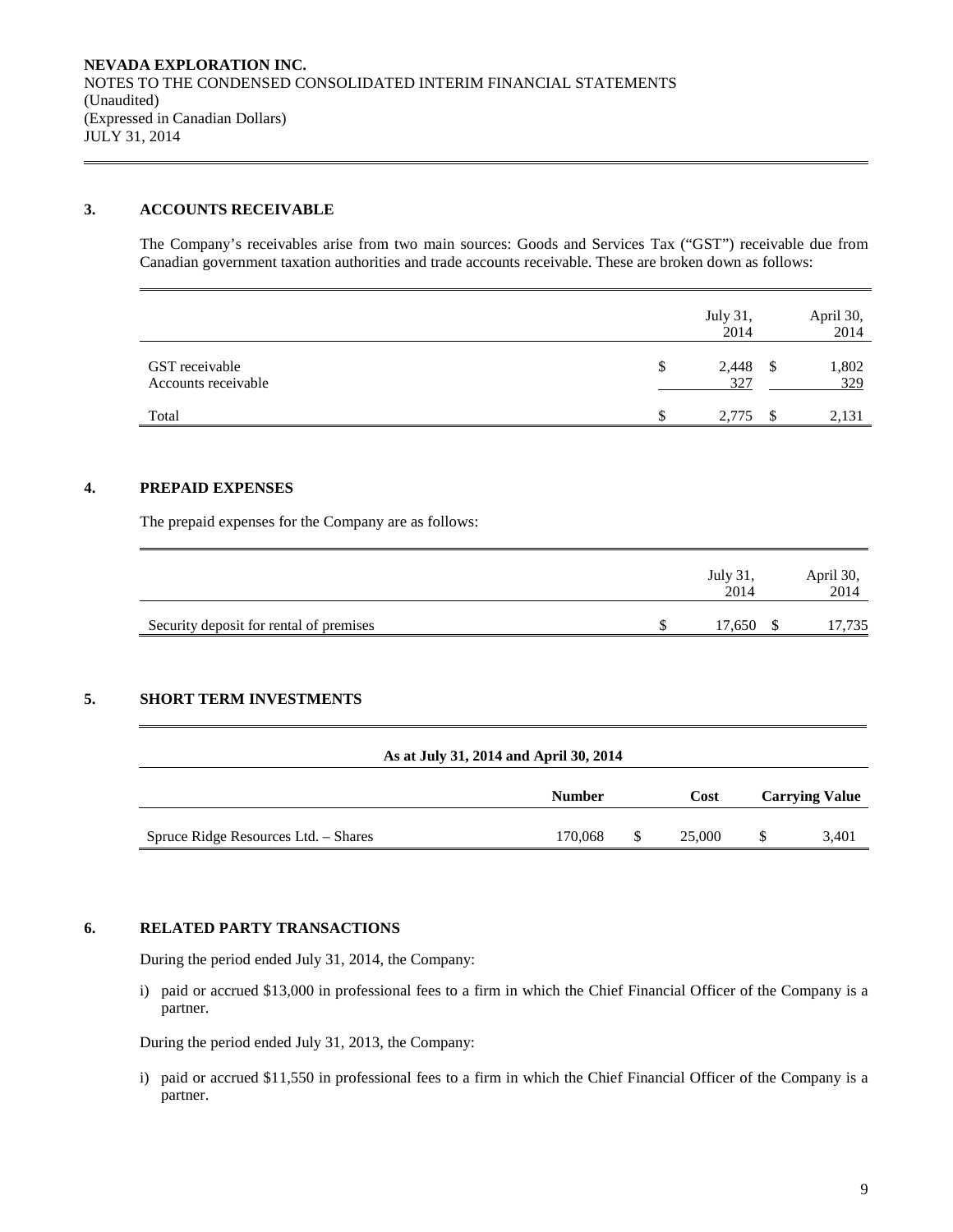#### **6. RELATED PARTY TRANSACTIONS** (cont'd…)

The amounts included in accounts payable and accrued liabilities which are due to related parties are as follows:

|                                                                 | July 31,<br>2014 | April 30,<br>2014 |
|-----------------------------------------------------------------|------------------|-------------------|
| Due to a firm of which the Chief Financial Officer is a partner | 26,598           | 28,598            |
|                                                                 | 26,598           | 28,598            |

## **7. EQUIPMENT**

Included in computer equipment as at July 31, 2014 is a database under construction with a cost of \$82,195 (2013 - \$63,848). No amortization has been taken on this computer equipment in the current period.

During the period ended July 31, 2014, the Company recorded amortization of \$7,324 (2013 - \$2,953) on the asset under finance lease.

|                                 | Vehicles     | Exploration<br>equipment |     | Computer<br>equipment |    | Total      |
|---------------------------------|--------------|--------------------------|-----|-----------------------|----|------------|
| Cost                            |              |                          |     |                       |    |            |
| Balance, April 30, 2013         | \$<br>71,176 | \$<br>233,766            | \$  | 105.302               | \$ | 410.244    |
| <b>Additions</b>                | 49.081       |                          |     | 12,474                |    | 61,555     |
| Disposal                        | (40,708)     | (85,069)                 |     |                       |    | (125, 777) |
| Effect of translation           | 5,153        | 18,235                   |     | 9,515                 |    | 32,903     |
| Balance, April 30, 2014         | \$<br>84,702 | \$<br>166,932            | \$  | 127,291               | S. | 378,925    |
| Effect of translation           | (433)        | (853)                    |     | (651)                 |    | (1,937)    |
|                                 |              |                          |     |                       |    |            |
| Balance, July 31, 2014          | \$<br>84,269 | \$<br>166,079            | \$  | 126,640               | \$ | 376,988    |
| <b>Accumulated amortization</b> |              |                          |     |                       |    |            |
| Balance, April 30, 2013         | \$<br>71,176 | \$<br>174,707            | \$  | 23,706                | \$ | 269,589    |
| Disposal                        | (40,708)     | (65,928)                 |     |                       |    | (106, 636) |
| Amortization                    | 4,864        | 37.894                   |     | 6.805                 |    | 49,563     |
| Effect of translation           | 5,197        | 14,054                   |     | 2,298                 |    | 21,549     |
| Balance, April 30, 2014         | \$<br>40.529 | \$<br>160,727            | \$. | 32,809                | \$ | 234,065    |
| Amortization                    | 2,421        | 510                      |     | 1.733                 |    | 4,664      |
| Effect of translation           | (187)        | (817)                    |     | (154)                 |    | (1, 158)   |
|                                 |              |                          |     |                       |    |            |
| Balance, July 31, 2014          | \$<br>42,763 | \$<br>160,420            | \$. | 34,388                | \$ | 237,571    |
| <b>Carrying amounts</b>         |              |                          |     |                       |    |            |
| As at April 30, 2014            | \$<br>44.173 | \$<br>6,205              | \$  | 94.482                | \$ | 144,860    |
| As at July 31, 2014             | \$<br>41,506 | \$<br>5,659              | \$  | 92,252                | \$ | 139,417    |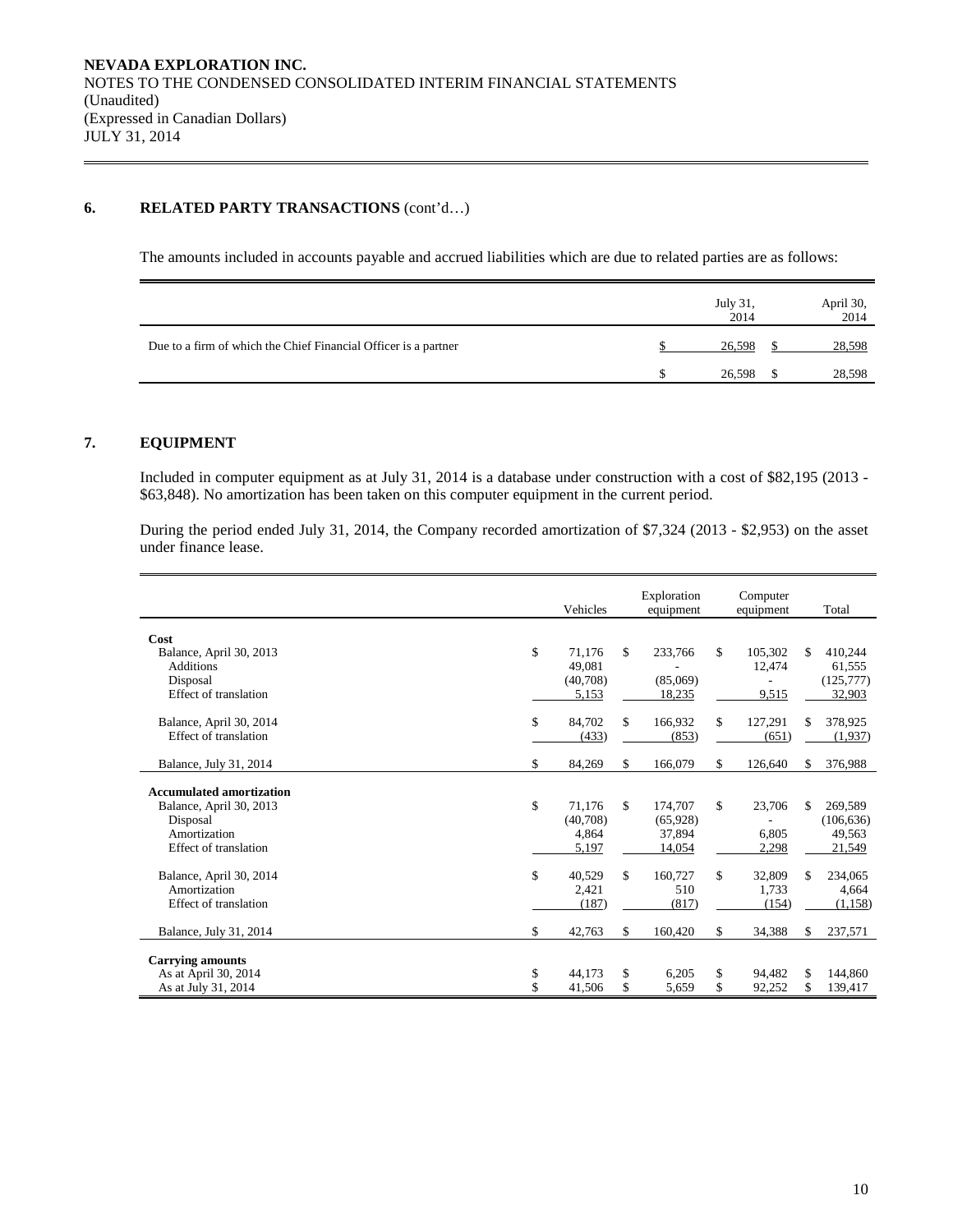## **NEVADA EXPLORATION INC.**

NOTES TO THE CONDENSED CONSOLIDATED INTERIM FINANCIAL STATEMENTS (Unaudited) (Expressed in Canadian Dollars) JULY 31, 2014

## **8. EXPLORATION AND EVALUATION ASSETS**

For the period ended July 31, 2014:

|                                                   | AW                    | <b>SGV</b> |    | KC        |               | HP         | FJ                      | <b>TOTAL</b> |
|---------------------------------------------------|-----------------------|------------|----|-----------|---------------|------------|-------------------------|--------------|
| <b>Acquisition costs</b>                          |                       |            |    |           |               |            |                         |              |
| Balance – May 1, 2014<br>$Additions - cash$       | \$<br>239,373<br>-S   | 67,531     | S. | 927,347   | <sup>\$</sup> | 109,427    | 235,790<br><sup>S</sup> | \$1,579,288  |
| Option payments received<br>Effect of translation | (1,222)               | (345)      |    | (4, 733)  |               | (557)      | (1,203)                 | (8,060)      |
| Balance – end of period                           | 238,151               | 67,186     |    | 922,614   |               | 108,690    | 234,587                 | 1,571,228    |
| <b>Exploration costs</b>                          |                       |            |    |           |               |            |                         |              |
| Balance – May 1, 2014                             | 702,957               |            |    | 82,116    |               | 875,087    | 1,120,477               | 2,780,637    |
| Geological                                        | 393                   |            |    |           |               | 5,304      |                         | 5,697        |
| Travel                                            |                       |            |    |           |               |            |                         |              |
| Effect of translation                             | (3,589)               |            |    | (419)     |               | (4, 493)   | (5,718)                 | (14,219)     |
| Balance – end of period                           | 699,761               |            |    | 81,697    |               | 875,898    | 1,114,759               | 2,772,115    |
| Write-off of property                             |                       |            |    |           |               |            | (1,349,346)             | (1,349,346)  |
| <b>Total costs – July 31, 2014</b>                | \$<br>937,912<br>- \$ | 67,186     | S. | 1,004,311 | S             | 984,588 \$ |                         | \$2,993,997  |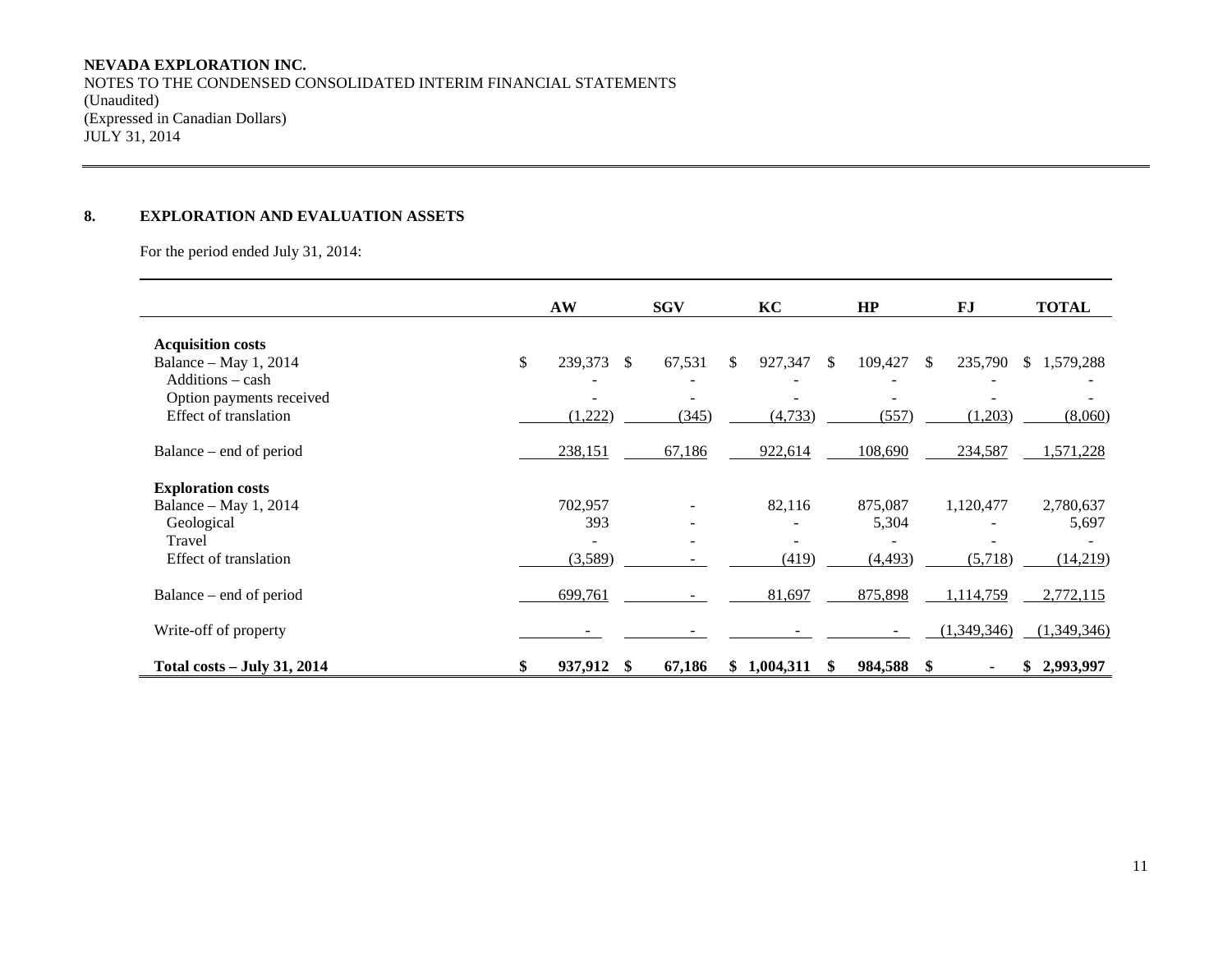## **NEVADA EXPLORATION INC.**

NOTES TO THE CONDENSED CONSOLIDATED INTERIM FINANCIAL STATEMENTS (Unaudited) (Expressed in Canadian Dollars) JULY 31, 2014

## **8. EXPLORATION AND EVALUATION ASSETS** (cont'd…)

For the year ended April 30, 2014:

|                             | AW            | <b>SGV</b>                   |    | KC        |     | HP      |     | FJ        | <b>TOTAL</b>    |
|-----------------------------|---------------|------------------------------|----|-----------|-----|---------|-----|-----------|-----------------|
| <b>Acquisition costs</b>    |               |                              |    |           |     |         |     |           |                 |
| Balance – beginning of year | \$<br>198.809 | \$                           | \$ | 772,938   | \$. | 78,902  | \$. | 221,255   | 1,271,904<br>S. |
| Additions - cash            | 21,715        | 62,213                       |    | 81,385    |     | 21,742  |     | 18,316    | 205,371         |
| Option payments received    |               |                              |    |           |     |         |     | (22, 348) | (22, 348)       |
| Effect of translation       | 18,849        | 5,318                        |    | 73,024    |     | 8,603   |     | 18,567    | 124,361         |
|                             |               |                              |    |           |     |         |     |           |                 |
| Balance – end of year       | 239,373       | 67,531                       |    | 927,347   |     | 109,247 |     | 235,790   | ,579,288        |
| <b>Exploration costs</b>    |               |                              |    |           |     |         |     |           |                 |
| Balance – beginning of year | 646,081       |                              |    | 75,649    |     | 799,528 |     | 1,032,098 | 2,553,356       |
| Geological                  | 1,522         | $\qquad \qquad \blacksquare$ |    |           |     | 6,650   |     |           | 8,172           |
| Travel                      |               | $\overline{\phantom{a}}$     |    |           |     | ٠       |     | 147       | 147             |
| Effect of translation       | 55,354        |                              |    | 6,467     |     | 68,909  |     | 88,232    | 218,962         |
|                             |               |                              |    |           |     |         |     |           |                 |
| Balance – end of year       | 702,957       |                              |    | 82,116    |     | 875,087 |     | 1,120,477 | 2,780,637       |
| <b>Total costs</b>          | \$<br>942,330 | 67,531                       | S. | 1,009,463 |     | 984,334 | SS. | 1,356,267 | 4,359,925<br>S. |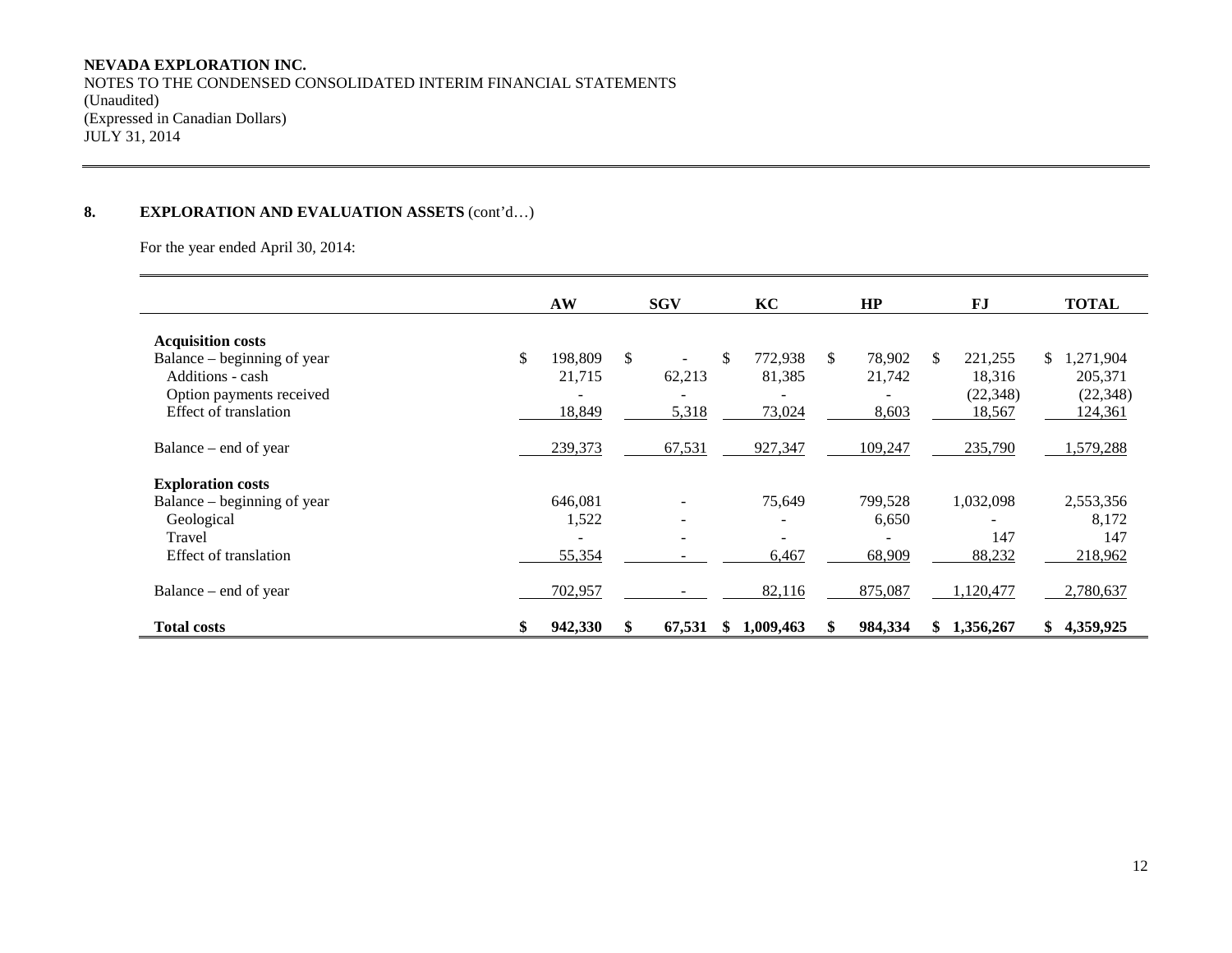## **8. EXPLORATION AND EVALUATION ASSETS** (cont'd….)

#### **Fletcher Junction (FJ)**

Subsequent to the period ended July 31, 2014, the Company decided to drop the Fletcher Junction Project in order to focus its resources on the projects demonstrating the highest potentials (Note 17). Accordingly, the Company has written off this project to  $\overline{\text{Nil}}$  as at July 31, 2014.

## **9. DEPOSITS AND BONDS**

|                                                                              | July 31,<br>2014 |          | April 30<br>2014 |
|------------------------------------------------------------------------------|------------------|----------|------------------|
| Security deposits <sup>(1)</sup><br>Reclamation bond deposits <sup>(2)</sup> | \$<br>62,806     | 5,750 \$ | 11,500<br>75,821 |
| $\rightarrow$                                                                | 68,556 \$        |          | 87,321           |

<sup>(1)</sup> Security deposits consist of a guaranteed investment certificate ("GIC") maturing on August 3, 2014 and bearing interest at prime less 2%. The GIC is used to secure the credit limit on a credit card.

(2) Reclamation bond deposits are required by the U.S. Bureau of Land Management ("BLM") and the U.S. Forest Service ("USFS") to ensure that any reclamation and clean-up work required on the Company's properties will be completed to the satisfaction of the BLM and the USFS. The Company did not have any asset retirement obligations as of July 31, 2014 and April 30, 2014.

#### **10. ACCOUNTS PAYABLE AND ACCRUED LIABILITIES**

Accounts payable and accrued liabilities for the Company are as follows:

|                                                                                                                              | July 31,<br>2014                                | April 30,<br>2014                     |
|------------------------------------------------------------------------------------------------------------------------------|-------------------------------------------------|---------------------------------------|
| Trade payables<br>Due to related parties (Note 6)<br>Due to key management personnel (Note 15)<br><b>Accrued liabilities</b> | \$<br>127,652 \$<br>26,598<br>147,204<br>38,409 | 25,918<br>28,598<br>174,020<br>43,509 |
| Total                                                                                                                        | \$<br>339.863                                   | 272,045                               |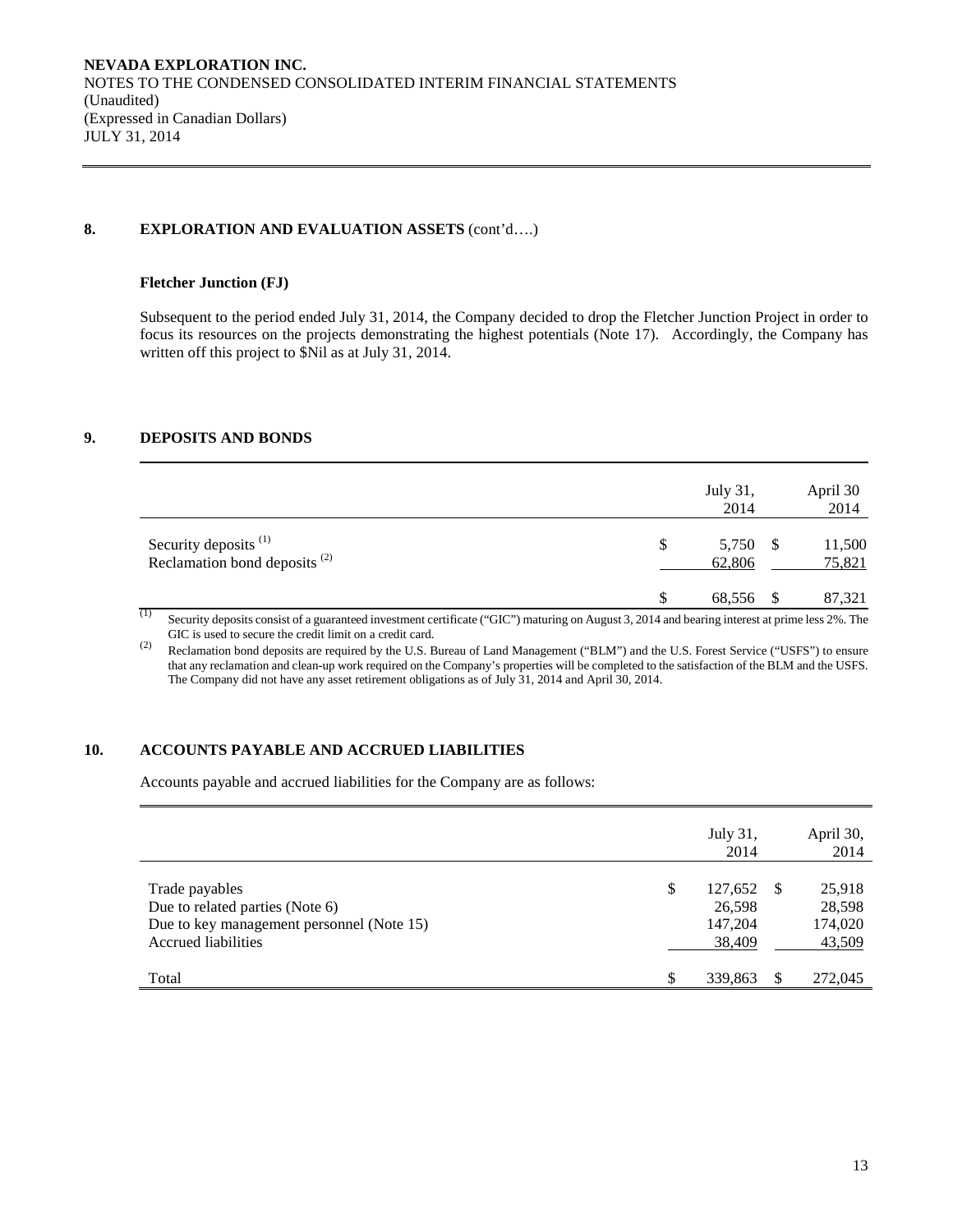## **11. FINANCE LEASE OBLIGATIONS**

The Company has a finance lease obligation for a leased vehicle, with blended monthly payments of principal and interest of \$45,499 (US\$41,727) and bearing interest at a rate of 2.90% per annum.

|                                                                      | July 31,<br>2014              | April 30,<br>2014  |
|----------------------------------------------------------------------|-------------------------------|--------------------|
| Finance lease obligations<br>Deduct: amount representing interest    | \$<br>45.499<br>-S<br>(2,787) | 48,375<br>(3, 124) |
| Present value of minimum lease payments due<br>Less: current portion | 42.712<br>(7,025)             | 45,251<br>(9,381)  |
| Non-current portion                                                  | \$<br>35,687                  | 35,870             |

The total of principal repayments of the finance lease obligations that are due within the next one year is \$7,025, and the remaining portion for \$35,687 is due between fiscal year 2015 to 2019.

#### **12. CAPITAL STOCK**

#### a) Authorized share capital:

As at July 31, 2014, the authorized share capital of the Company was: Unlimited number of common shares without par value; Unlimited number of preferred shares without par value; All issued shares are fully paid.

#### b) Issued share capital:

During the period ended July 31, 2014 and 2013, the Company did not have any share activities.

c) Shares to be issued:

During the period ended July 31, 2014, the Company received \$25,000 in advance from a non-brokered private placement (Note 17).

#### Shares for debt arranagements:

d) On July 15, 2014, the Company announced, subject to shareholder and TSX Venture Exchange approval, it has entered into shares for debt agreements with management and a non-arms length party to which the Company will issue 2,050,000 common shares to settle \$30,000 in outstanding accrued salary for each of three senior officers of the Company and \$12,500 in outstanding payables due to an accounting firm, in which an officer and director of the Company is a partner for accounting services rendered in the ordinary course of business.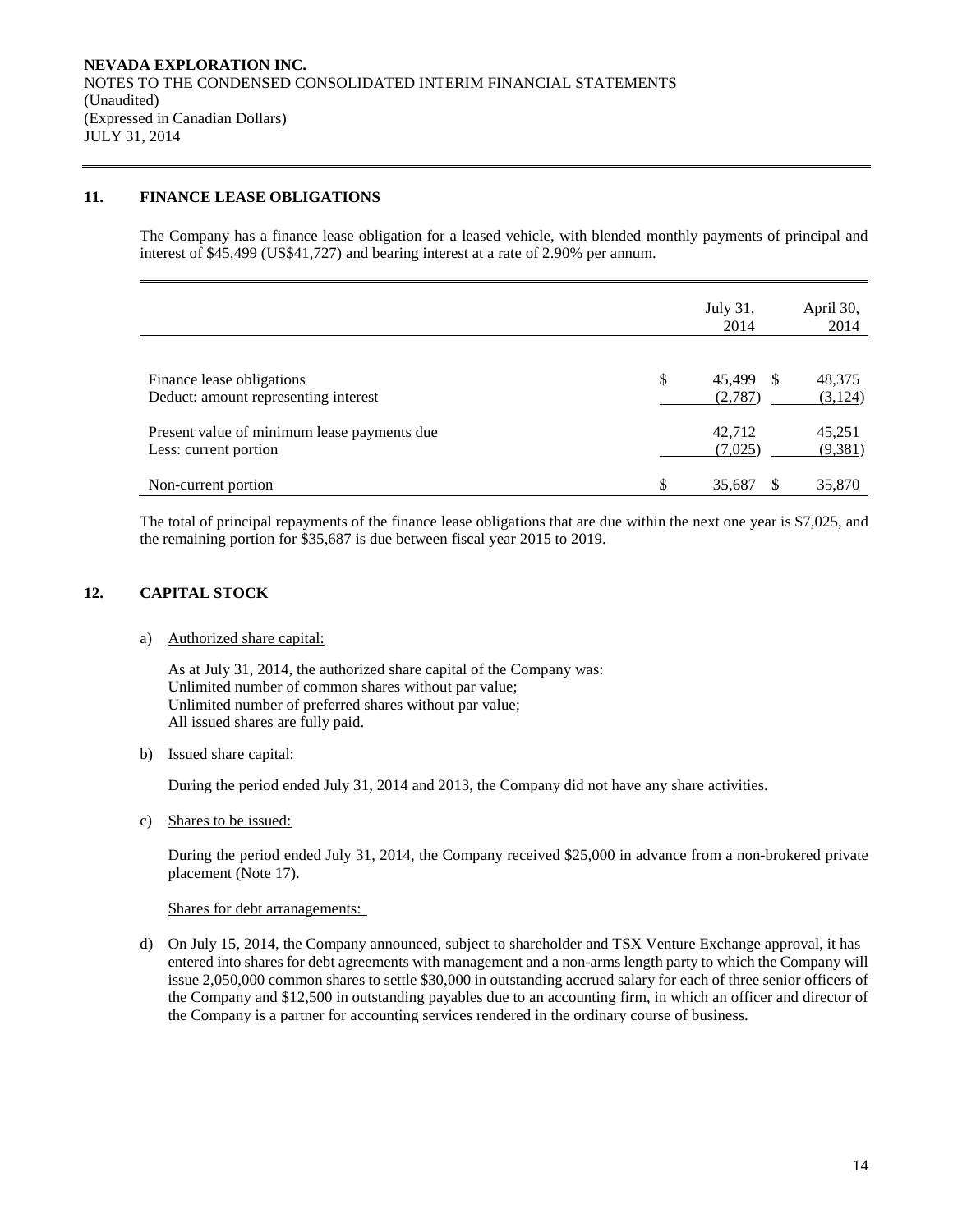## **13. RESERVES**

#### a) Options

The Company has a stock option plan under which it is authorized to grant options to executive officers and directors, employees and consultants enabling them to acquire up to 10% of the issued and outstanding common stock of the Company. Under the plan, the exercise price of each option equals the market price, minimum price or a discounted price of the Company's stock as calculated on the date of grant. The options can be granted for a maximum term of five years, and generally vest over a 3 year period, or as determined by the Company's directors.

During the period ended July 31, 2014 and 2013, the Company, did not grant any stock options.

A continuity of share purchase options for the period ended July 31, 2014 is as follows:

| Expiry date                                                          |    | Exercise<br>price |  | April 30,<br>2014 |    | Granted |  | Expired |  | Cancelled | July 31,<br>2014 |    | Exercisable |
|----------------------------------------------------------------------|----|-------------------|--|-------------------|----|---------|--|---------|--|-----------|------------------|----|-------------|
|                                                                      |    |                   |  |                   |    |         |  |         |  |           |                  |    |             |
| September 30, 2014                                                   | S. | 0.16              |  | 250,000           |    |         |  |         |  |           | 250,000          |    | 250,000     |
| September 30, 2014                                                   |    | 0.10              |  | 900,000           |    |         |  |         |  |           | 900,000          |    | 900,000     |
| November 17, 2014                                                    |    | 0.10              |  | 600,000           |    |         |  |         |  |           | 600,000          |    | 600,000     |
| December 31, 2015                                                    |    | 0.10              |  | 2,950,000         |    |         |  |         |  |           | 2.950,000        |    | 2,950,000   |
| August 9, 2016                                                       |    | 0.10              |  | 400,000           |    |         |  |         |  |           | 400,000          |    | 400,000     |
| September 25, 2017                                                   |    | 0.11              |  | 100,000           |    |         |  |         |  |           | 100,000          |    | 100,000     |
| December 4, 2017                                                     |    | 0.12              |  | 500,000           |    | ۰       |  |         |  |           | 500,000          |    | 500,000     |
| March 2, 2019                                                        |    | 0.10              |  | 3,050,000         |    |         |  |         |  |           | 3,050,000        |    | 3,050,000   |
| Total                                                                |    |                   |  | 8,750,000         |    |         |  |         |  |           | 8,750,000        |    | 8,750,000   |
| Weighted average exercise price                                      |    |                   |  | 0.10              | \$ |         |  |         |  |           | 0.10             | \$ | 0.10        |
| Weighted average remaining life of options outstanding<br>2.44 years |    |                   |  |                   |    |         |  |         |  |           |                  |    |             |

#### a) Warrants

During the period ended July 31, 2014, the Company issued Nil (2013 - 5,369,200) warrants.

A continuity of share purchase warrants for the period ended July 31, 2014 is as follows:

| Expiry date                     | Exercise<br>price | April 30,<br>2013 | Granted                  | Expired | July 31,<br>2014 | Exercisable |
|---------------------------------|-------------------|-------------------|--------------------------|---------|------------------|-------------|
| December 24, 2014 $^{i}$        | 0.15              | 5,000,000         |                          |         | 5,000,000        | 5,000,000   |
| Total                           |                   | 5,000,000         | -                        |         | 5,000,000        | 5,000,000   |
| Weighted average exercise price |                   | 0.15              | $\overline{\phantom{a}}$ |         | 0.15             | 0.15        |

i) Extended from the original expiry date of December 24, 2013 to December 24, 2014 during the year ended April 30, 2014.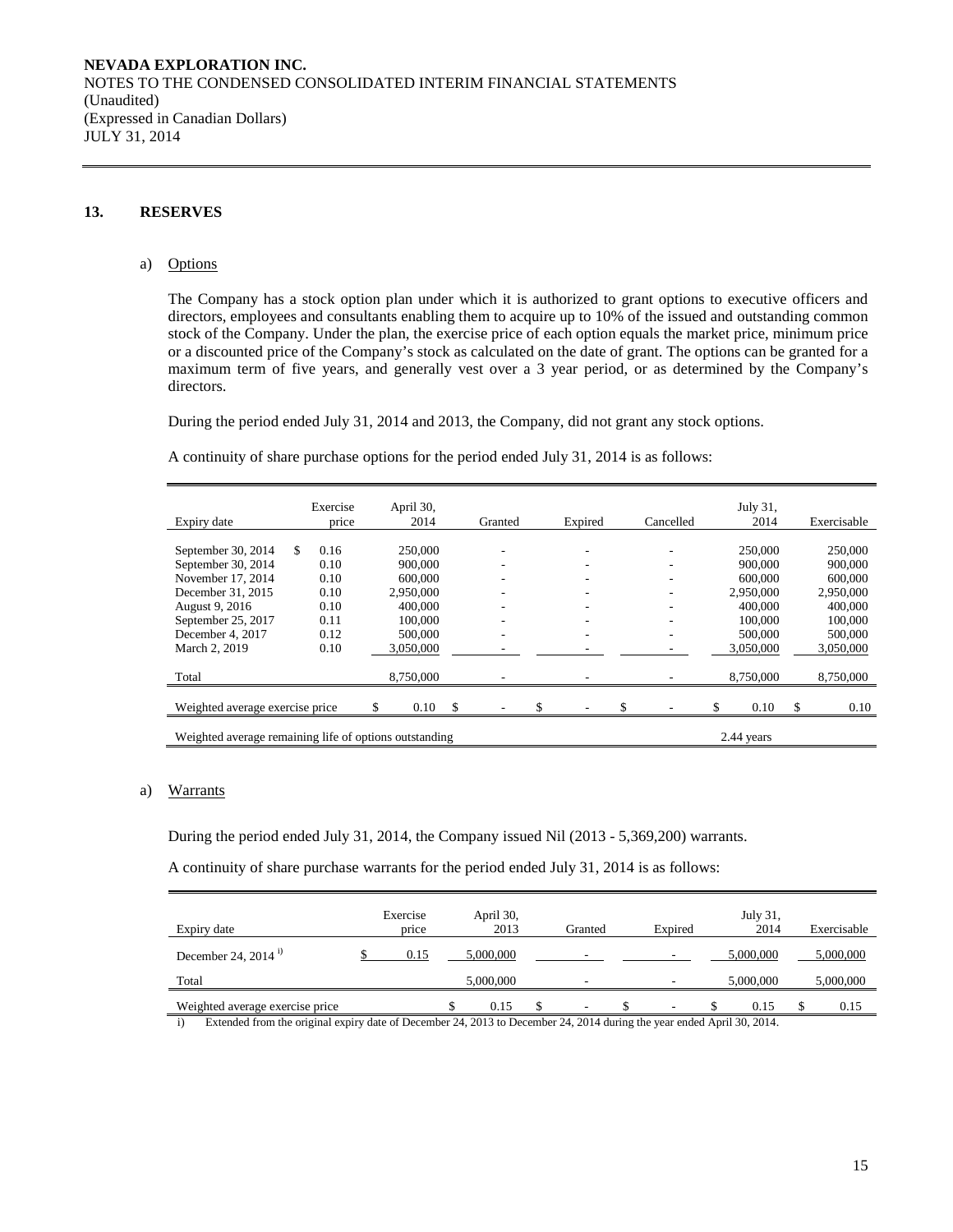#### **14. SEGMENTED INFORMATION**

The Company operates in one industry segment, being the acquisition, exploration and development of resource properties. Geographic information is as follows:

|                                   |    | July 31,<br>2014 |               | April 30,<br>2014 |  |
|-----------------------------------|----|------------------|---------------|-------------------|--|
| Non-current assets:               |    |                  |               |                   |  |
| <b>United States</b>              |    |                  |               |                   |  |
| Equipment                         | \$ | 139,417          | <sup>\$</sup> | 144,860           |  |
| Exploration and evaluation assets |    | 2,993,997        |               | 4,359,925         |  |
| Deposits and bonds                |    | 62,806           |               | 75,821            |  |
|                                   |    |                  |               |                   |  |
|                                   | S  | 3,196,220        | <sup>\$</sup> | 4,580,606         |  |
|                                   |    |                  |               |                   |  |
|                                   |    |                  |               |                   |  |
|                                   |    | July 31,         |               | April 30,         |  |
|                                   |    | 2014             |               | 2014              |  |
| Income:                           |    |                  |               |                   |  |
| <b>United States</b>              |    |                  |               |                   |  |
|                                   | \$ |                  | -\$           | 154,964           |  |
| Project management and consulting |    |                  |               |                   |  |
| Option payments                   |    |                  |               | 103,992           |  |
|                                   | \$ |                  | \$            | 258,956           |  |

## **15. KEY MANAGEMENT COMPENSATION**

Of the \$34,114 in salary expense, \$31,222 is for key management personnel, defined as those persons having authority and responsibility for planning, directing and controlling activities of the Company, directly or indirectly including any director (whether executive or otherwise) of the Company. The Company's key management personnel include the following: Chief Executive Officer, Chief Operating Officer, and President.

Remuneration of key management of the Company is as follows:

|          |   | Three Months<br>Ended |    | Three Months<br>Ended |
|----------|---|-----------------------|----|-----------------------|
|          |   | July 31,<br>2014      |    | July 31,<br>2013      |
| Salaries | S | 31,222                | -S | 74,590                |

The amount included in accounts payable and accrued liabilities which is due to key management personnel is as follows:

|                                           | July 31,<br>2014 | April 30,<br>2014 |
|-------------------------------------------|------------------|-------------------|
| Due to key management personnel (Note 10) | 147,204          | 174,020           |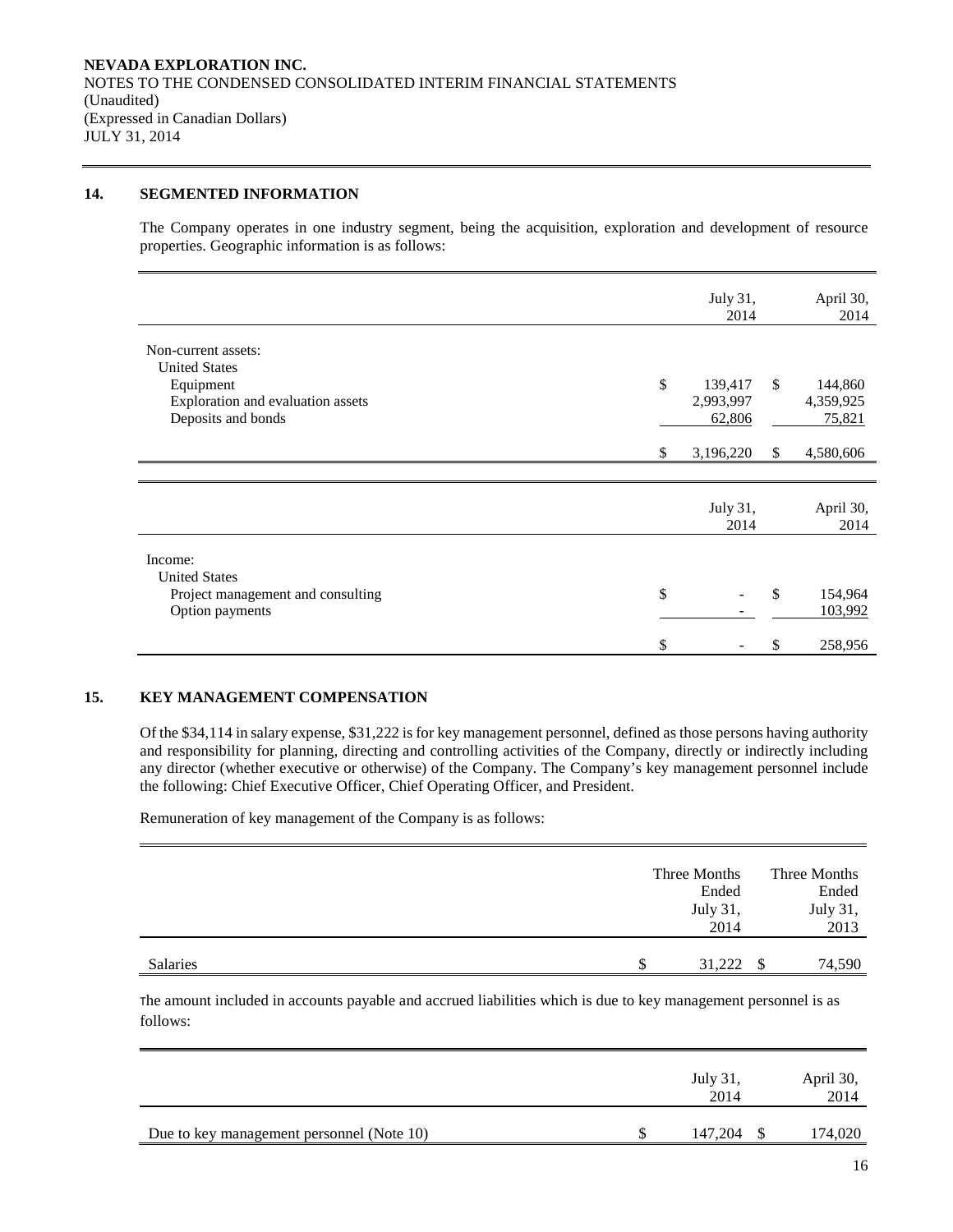#### **16. FINANCIAL RISK MANAGEMENT**

#### **Financial risk factors**

The Company's risk exposures and the impact on the Company's financial instruments are summarized below:

#### *Credit risk*

Credit risk is the risk of loss associated with a counterparty's inability to fulfill its payment obligations. The Company's credit risk is primarily attributable to cash and deposits and bonds. Management believes that the credit risk concentration with respect to cash is remote as it maintains accounts with highly-rated financial institutions.

#### *Liquidity risk*

Liquidity risk is the risk that the Company will not be able to meet its financial obligations as they fall due. The Company manages liquidity risk through the management of its capital structure and financial leverage, as outlined in the discussion on capital management. It also manages liquidity risk by continuously monitoring actual and projected cash flows. The Board of Directors reviews and approves the Company's operating and capital budgets, as well as any material transactions out of the normal course of business.

As at July 31, 2014, the Company had a cash balance of \$35,136 (April 30, 2014 - \$22,603) to settle current liabilities of \$346,888 (April 30, 2014 - \$281,426). The Company will require financing from lenders, shareholders and other investors to generate sufficient capital to meet its short term business requirements.

#### *Market risk*

Market risk is the risk of loss that may arise from changes in market factors such as interest rates, foreign exchange rates and equity prices.

(a) Interest rate risk

The Company is exposed to interest rate risk to the extent that the cash maintained at the financial institutions is subject to floating rate of interest. The interest rate risks on cash, deposits and bonds and on the Company's finance lease obligations are not considered significant.

(b) Foreign currency risk

The Company is exposed to financial risk arising from fluctuations in foreign exchange rates and the degree of volatility of these rates. A significant portion of the Company's expenses is denominated in US dollars. Consequently, certain assets, liabilities and operating expenses are exposed to currency fluctuations. The Company does not use derivative instruments to reduce its exposure to foreign currency risk.

Net assets denominated in foreign currency and the Canadian dollar equivalents at July 31, 2014 are as follows:

|                                                                                        |     | <b>CDN</b>                                   | <b>USD</b>                                           |
|----------------------------------------------------------------------------------------|-----|----------------------------------------------|------------------------------------------------------|
| Current assets<br>Non-current assets<br>Current liabilities<br>Non-current liabilities | \$  | 50,070<br>3,196,220<br>(210,931)<br>(35,687) | \$<br>45,919<br>2,931,236<br>(193, 444)<br>(32, 728) |
|                                                                                        | \$. | 2,999,672                                    | \$<br>2,750,983                                      |